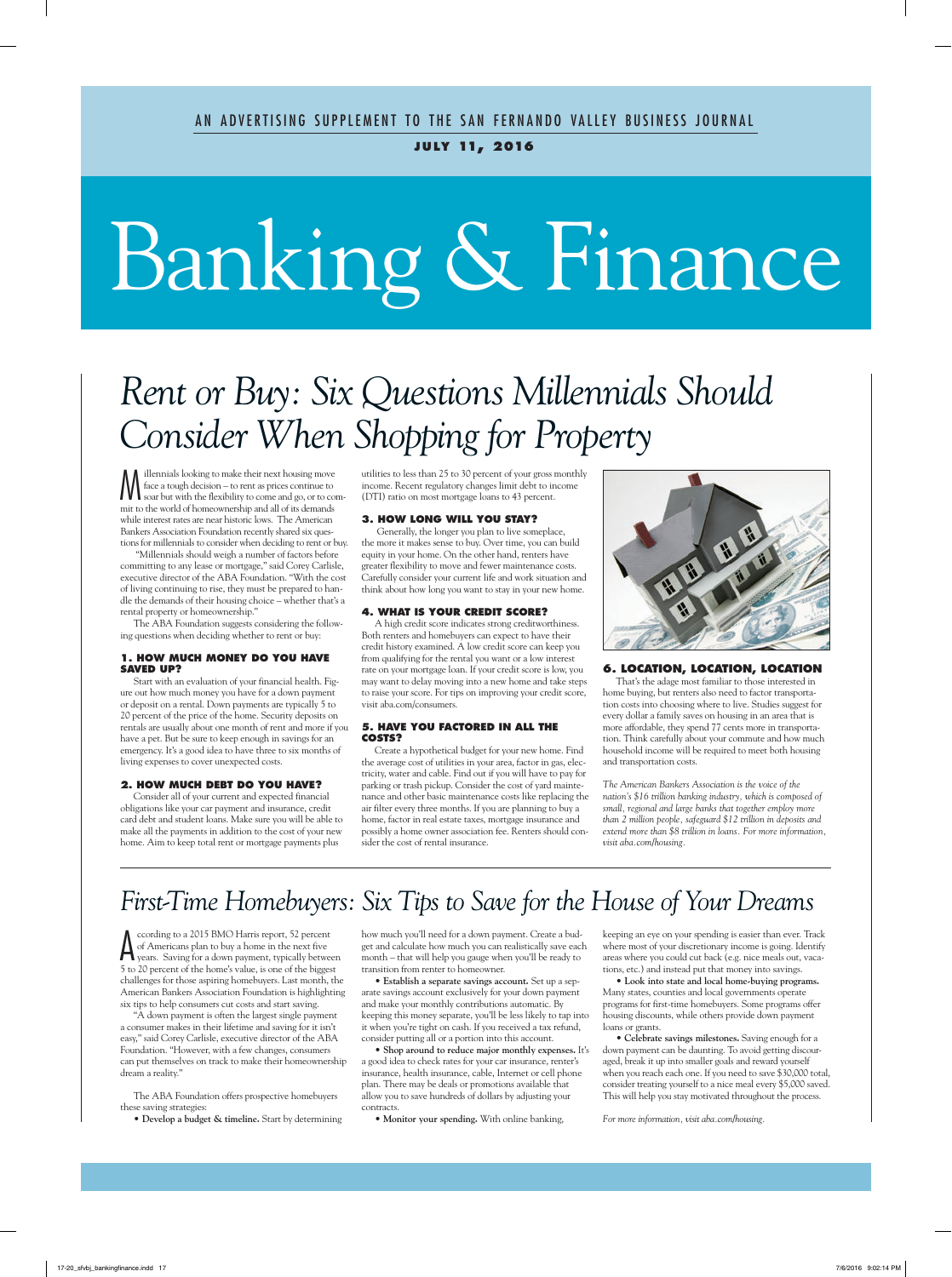#### BANKING & FINANCE

### *Banks See Increased Demand for Commercial Real Estate*

#### Regulatory burden a primary concern for the market

I ighty-two percent of banks plan to increase capital concentration in commercial real estate, according to the American Banke Association's first annual Commercial Real ighty-two percent of banks plan to increase capital concentration in commercial real estate, according to the American Bankers Estate Lending Survey. The banks cited strategic planning and demand as the biggest driver in growth. Nine percent of the surveyed banks have 300 percent or more capital concentration in CRE lending, and 19 percent reported 100 percent or more capital concentration in construction lending. According to the survey,

multifamily, office and retail represent the most active types of CRE lending.

"The CRE market is seeing both an increase in demand and management decisions to grow CRE exposures," said Robert Davis, executive vice president, mortgage markets, financial management and public policy. "As the market expands, it's not surprising that regulators are focusing on more guidance and oversight."

Thirty-five percent of respondents said demand is higher than one year ago. Other market characteristics – including capital rates, underwriting standards, interest rates and liquidity – have remained largely unchanged since last year, according to the survey.

Due to the high level of demand, most of

the 136 respondents see competition from other banks, particularly regional and community banks, as the biggest challenge in CRE lending.

Most banks identified regulatory burden as their primary concern for the CRE industry looking forward into 2016 and beyond. About 65 percent indicated that recent regulatory guidance on CRE risk management will cause a measureable reduction in credit availability.

"Despite the regulatory atmosphere, CRE lending remains attractive to many banks," said Davis.

Half of the banks surveyed currently have outstanding loans classified as high volatility commercial real estate, or HVCRE, and of those, more than one-third increased pricing to

#### **Most banks identified regulatory burden as their primary concern.**

reflect additional capital costs resulting from the classification.

The survey was conducted from Feb. 4 to March 21, 2016, and in most cases reports calendar year or year-end results.

Seventy-seven percent of the respondents were commercial banks and 23 percent were savings institutions. About 60 percent of the participating banks were less than \$1 billion in assets.

### *Seven Tips to Help Seniors Live at Home Longer*

A ccording to the U.S. Census Bureau, approximately 80 percent of individuals age 65 or older own their home. A Georgetown University survey found that a vast majority of these older Americans wish to remain in their homes as they age. In recognition of American Housing Month, the American Bankers Association Foundation is providing older homeowners with seven tips to help them prepare to "age in place."

"Older Americans make up the largest share of homeowners in the country," said Corey Carlisle, executive director of the ABA Foundation.

"In order for them to stay in their homes as they age, families and caregivers must plan ahead to ensure the elderly have all the resources they need to be safe, independent and financially secure.'

The ABA Foundation suggests these tips to help seniors "age in place:"

**Take a hard look at your finances.** Arrange a meeting with a trusted family member or friend and a banker. It's critical to understand your financial resources, how long they'll last and what housing options are the most cost effective for you. Be sure to consider all costs

associated with aging in place, including: **•** Home modifications

**•** Transportation to medical appointments, shopping and other errands

**•** In home caregiver for house upkeep and medical purposes

**Carefully consider a reverse mortgage.** Though not for everyone, a reverse mortgage loan can provide monthly cash payments based on your home's equity.

**•** Shop around. Be sure to check with multiple lenders. You can use sites like www.reverse-

**Burbank**

mortage.org, sponsored by the National Reverse Mortgage Lenders Association, to find lenders in your area.

**•** Make sure to read all loan documents carefully. There are a number of actions that could cause the loan to become due. It is imperative the borrower continues to live in the home, pay property taxes and homeowners insurance, and keep the home in good repair.

**•** The U.S. Department of Housing and Urban Development requires counseling for any

*Continued on page 19*



#### **PARTNERING TO BE**  *YOUR* **COMMUNITY BANK Since 1945**

At Community Bank, family owned for over 70 years, decisions affecting you and your business are made locally by banking professionals who understand you. Our vision statement -- Partnering to be YOUR community bank -- reflects our belief that good banking starts with a good partnership between the customer and Community Bank.

With 17 offices, a full-suite of deposit and loan products, innovative technology and unlimited access to ATMs, Community Bank has the tools for all of your banking needs.



SBA Preferred Lender | Member FDIC | Equal Housing Lender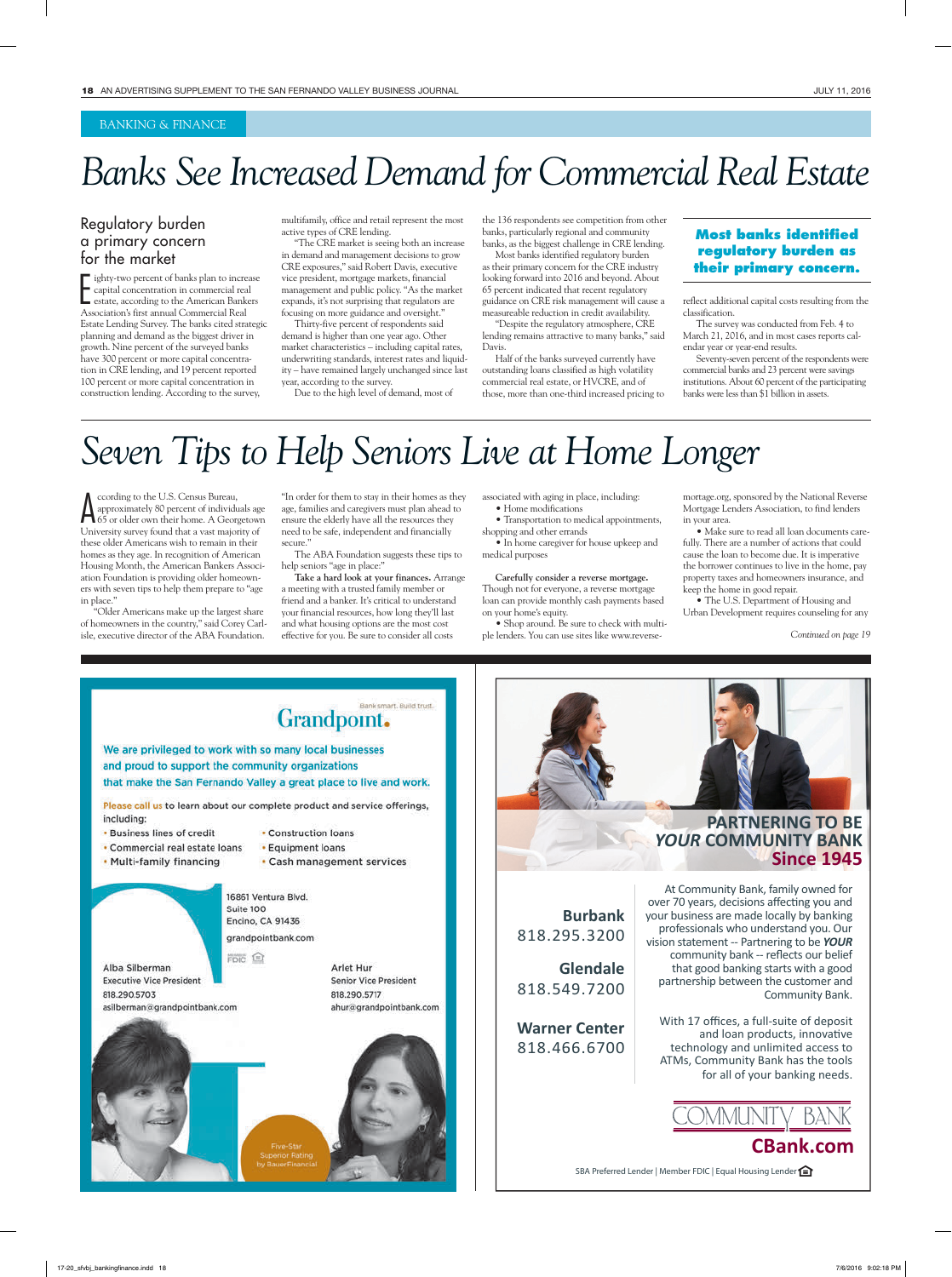



## **When you have an eye on growing your business.**



#### **We can help you with your goals for financial success.**

With Wells Fargo small business resources, you'll have access to:

- Online tools and resources to help you understand business and credit life cycles, grow your customer base, tap into new markets, and more.
- Support and guidance of a banker from your community.
- Innovative products, services, and programs.

Stop by and speak to a local banker today, or go to **wellsfargo. com/appointments** to schedule an appointment at a time that's most convenient for you.

Additional tools and resources are available on **wellsfargoworks.com/grow**.